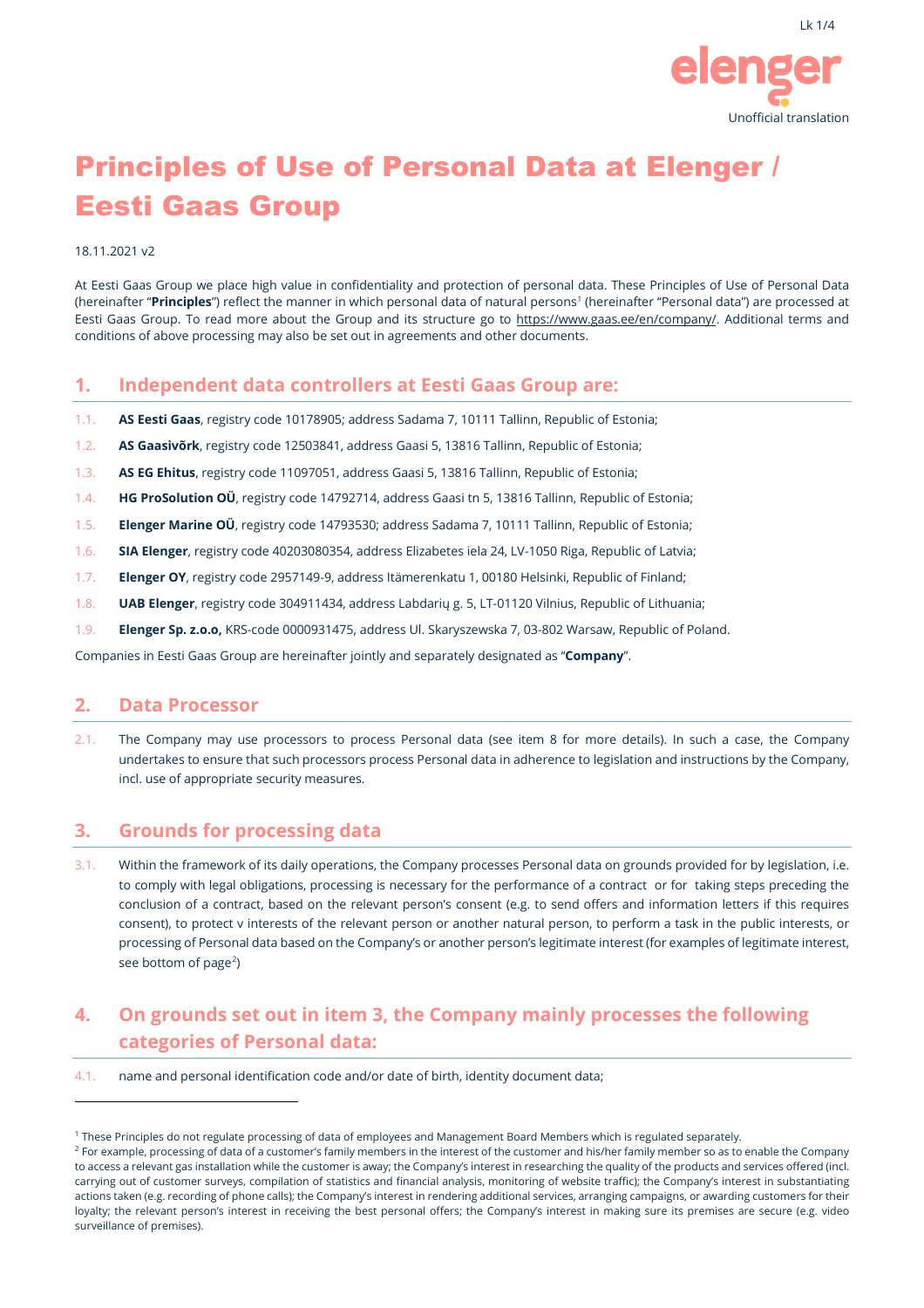- 4.2. contact details (telephone number, e-mail address, postal address, preferred language of communication);
- 4.3. data concerning the person's relationship with the person they represent (connection, right of representation, contact details);
- 4.4. voice (e.g. voiced agreements) or visual images (e.g. video recordings of premises);
- 4.5. data of energy consuming objects and devices (address, area, property rights related to the immovable, description of device, rights of ownership or rights of use of the relevant person etc.);
- 4.6. energy consumption data (quantity, location);
- 4.7. information related to customer relationship (information concerning use of the Company's services; EIC code of relevant person and point of consumption; details of agreements concluded by the relevant person, of facts and circumstances related to performance thereof, and of orders submitted; data related to the e-Service and use of its functionalities and data collected by cookies);
- 4.8. data on the relevant person's payment obligation and performance thereof; data concerning amounts payable by the relevant person and payment thereof; banking details.

### **5. General Principles of Personal data protection**

- 5.1. The Company processes Personal data only for the purpose for which they were collected and to the extent needed to perform said purpose. The Company may use Personal data for other purposes only if this is in accordance with legislation. The Company may merge Personal data collected in relation to different services if such Personal data are collected for the same purpose.
- 5.2. The Company considers data protection to be very important. To ensure this, the Company employs organizational, physical, and information technology related security measures required to guarantee completeness, processability, and confidentiality of Personal data; such security measures include, among others:
	- 5.2.1. use of virus protection and firewall;
	- 5.2.2. determination of rights of access and prevention of unauthorized access;
	- 5.2.3. keeping a log of changes made in the data;
	- 5.2.4. subjecting employees to data protection requirements and informing them of such requirements;
	- 5.2.5. careful selection of data processors and conclusion of agreements with such processors to ensure data protection.

# **6. Expectations applied to the relevant person in ensuring security of Personal data:**

- 6.1. The person must prevent access by other persons to the password related to the person or to other data and means enabling identification of the person (e.g. ID-card or Mobile-ID, access to e-Service, filling station discount card and payment card) in order to prevent another person from taking action on the relevant person's behalf. The relevant person must consider the fact that the Company will be unable to ensure security of Personal data and will not assume liability therefor if Personal data remains unprotected as a result of violation of above obligation.
- 6.2. If the relevant person enables his/her family member, friend, coworker, or another third person to use the above-mentioned data, the relevant person must make sure that such a person has reviewed the Principles and consents thereto. Such persons are deemed to have taken action on behalf of the relevant person.
- 6.3. If the relevant person forwards to the Company data of other persons for the purpose of performance of an agreement between the relevant person and the Company, the relevant person must ensure that such third party is aware of the forwarding of data and accepts the processing of his/her data for the purpose of performing above agreement. Among other things, this also applies to cases where the relevant person designates another person to act as the relevant person's representative in performance of above agreement, e.g. to make payments, to enable access to a relevant site.
- 6.4. If the relevant person becomes aware of a violation of Personal data processing requirements related to the relevant person's own Personal data or Personal data of another person, the relevant person undertakes to immediately inform the Company thereof.

### **7. Gathering of Personal data**

Gathering of Personal data at the Company is foremost undertaken as follows:

7.1. the relevant person submits his/her Personal data to the Company for the purpose of concluding an agreement such as an electricity or gas sales agreement, gas device maintenance agreement, agreement for installation or inspection of gas device, CNG filling station card agreement, gas network connection agreement, or gas network agreement;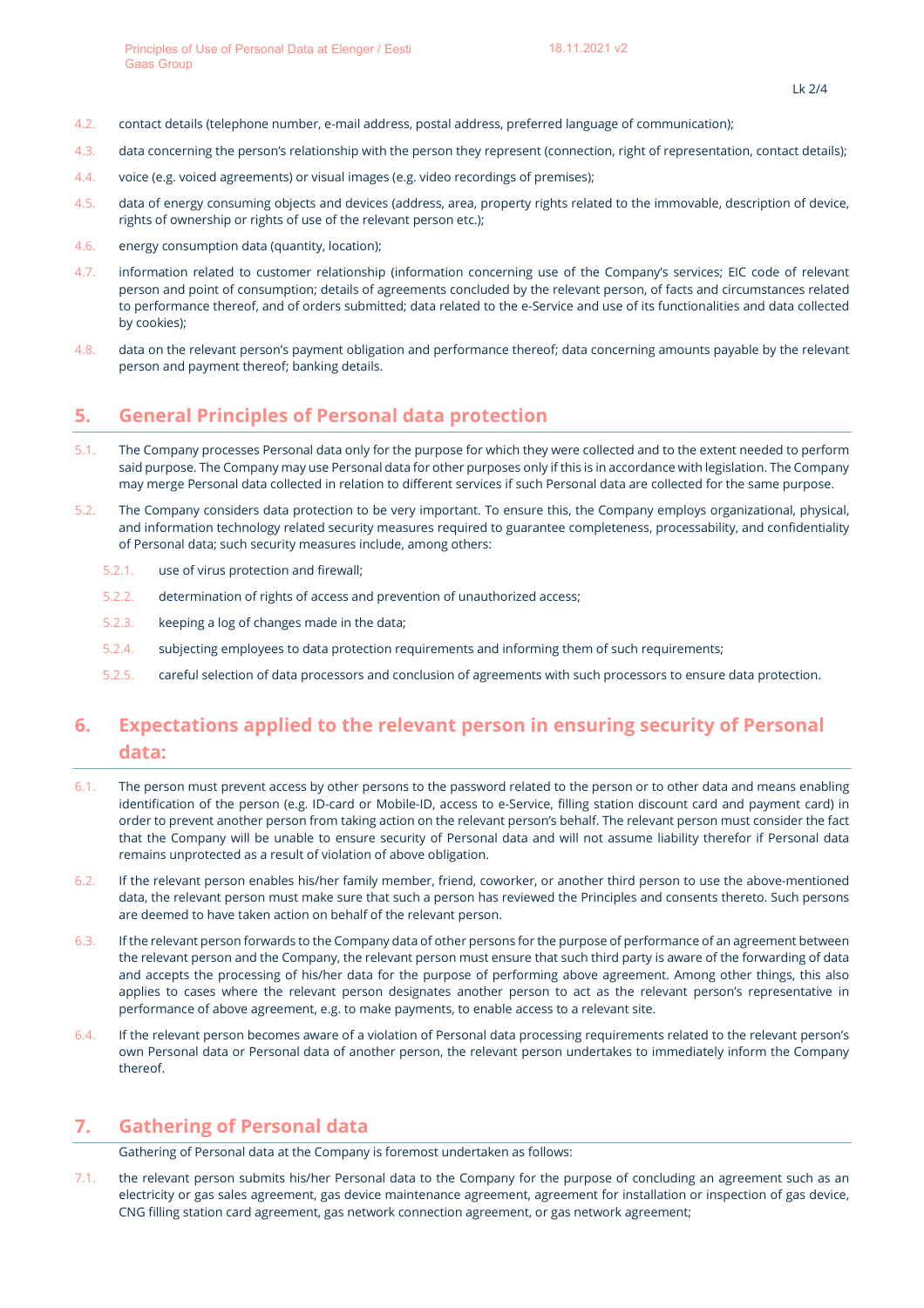- 7.2. the relevant person submits his/her Personal data to the Company for the purpose of receiving offers, newsletters etc.;
- 7.3. Personal data are submitted to the Company by the relevant person's family member, friend, employer, or another person;
- 7.4. Personal data are recorded by way of instructions given and actions taken by means of telecommunications (e.g. telephone, e-Service, e-mail) or by way of video recordings covering the Company's premises;
- 7.5. the Company sends Personal data related queries to public register and other public sources;
- 7.6. Personal data are generated upon gas consumption measurement;
- 7.7. Personal data are submitted to the Company by a gas or electricity network operator or by way of an official data exchange platform;
- 7.8. Personal data are submitted to the Company by another data controller or processor.

### **8. Forwarding Personal data**

- 8.1. The Company does not issue Personal data to other persons, except if issue of such data is permitted pursuant to legislation.
- 8.2. The Company forwards Personal data to other persons or uses processors foremost in the following cases:
	- 8.2.1. to joint controllers or processors (e.g. data forwarding from gas or electricity network operator to gas or electricity seller or vice versa, also data forwarding between gas network operators and gas or electricity sellers);
	- 8.2.2. to state authorities or to other performers of public tasks (e.g. notaries, bailiffs) in relation to performing obligations arising from legislation;
	- 8.2.3. to registers in relation to performing obligations arising from legislation;
	- 8.2.4. to credit institutions in relation to making or receiving payments;
	- 8.2.5. to the Company's service providers (e.g. postal service providers, communications service providers, parties providing invoice forwarding services, parties providing archiving or destruction services, printing service providers, auditors, IT service providers, marketing service providers, and collection service providers) in as much as needed. Processors have the right to use Personal data only for specific operations requested by the Company and based on an agreement containing the confidentiality obligation;
	- 8.2.6. to another legal person in Eesti Gaas Group, thereat adhering to the confidentiality requirements provided for in the Natural Gas Act. Among other things, AS Gaasivõrk forwards Personal data to the processor AS Eesti Gaas for the purpose of preparing a joint invoice, and to AS EG Ehitus and HG ProSolution OÜ for the purpose of providing service to the customer on behalf of AS Gaasivõrk. AS Eesti Gaas forwards Personal data to the processor AS EG Ehitus for the purpose of rendition of gas device maintenance on behalf of AS Eesti Gaas. All subsidiaries of AS Eesti Gaas forward data to AS Eesti Gaas for the purpose of providing accounting services, legal services, IT administration and development services, or other support services.

#### **9. Data retention period**

- 9.1. Personal data are not processed for longer than needed. The Company stores Personal data only until achievement of the purpose of using Personal data or **during a term** set out in relevant legislation. Processing of Personal data based on consent can be undertaken until such consent is withdrawn or the term noted in the consent expires.
- 9.2. Upon expiry of the term for storing Personal data, such Personal data are deleted or made anonymous

### **10. Rights of a Person**

Rights of the relevant person relating to use of his/her Personal data are the following:

- 10.1. the right to obtain, on grounds, pursuant to the procedure, and in the extent provided in legislation, information from the Company concerning the relevant person's Personal data and processing thereof;
- 10.2. the right to demand correction or deletion of Personal data on grounds, pursuant to the procedure, and in the extent provided in legislation (the request for deletion of data is deemed to be satisfied also if such data are made anonymous $^{\text{3}}$  $^{\text{3}}$  $^{\text{3}}$ );
- 10.3. the right to withdraw, at any time and without conditions, the consent for processing of Personal data. The relevant person is aware of the fact that withdrawal of consent only applies prospectively and does not affect the legality of processing which took place during validity of the consent;
- 10.4. the right to prohibit processing of the relevant person's Personal data by automated means;

<span id="page-2-0"></span><sup>&</sup>lt;sup>3</sup> Making anonymous is deemed to mean removal from data of information which identifies the person, as a result of which the data can no longer be connected to a specific person.